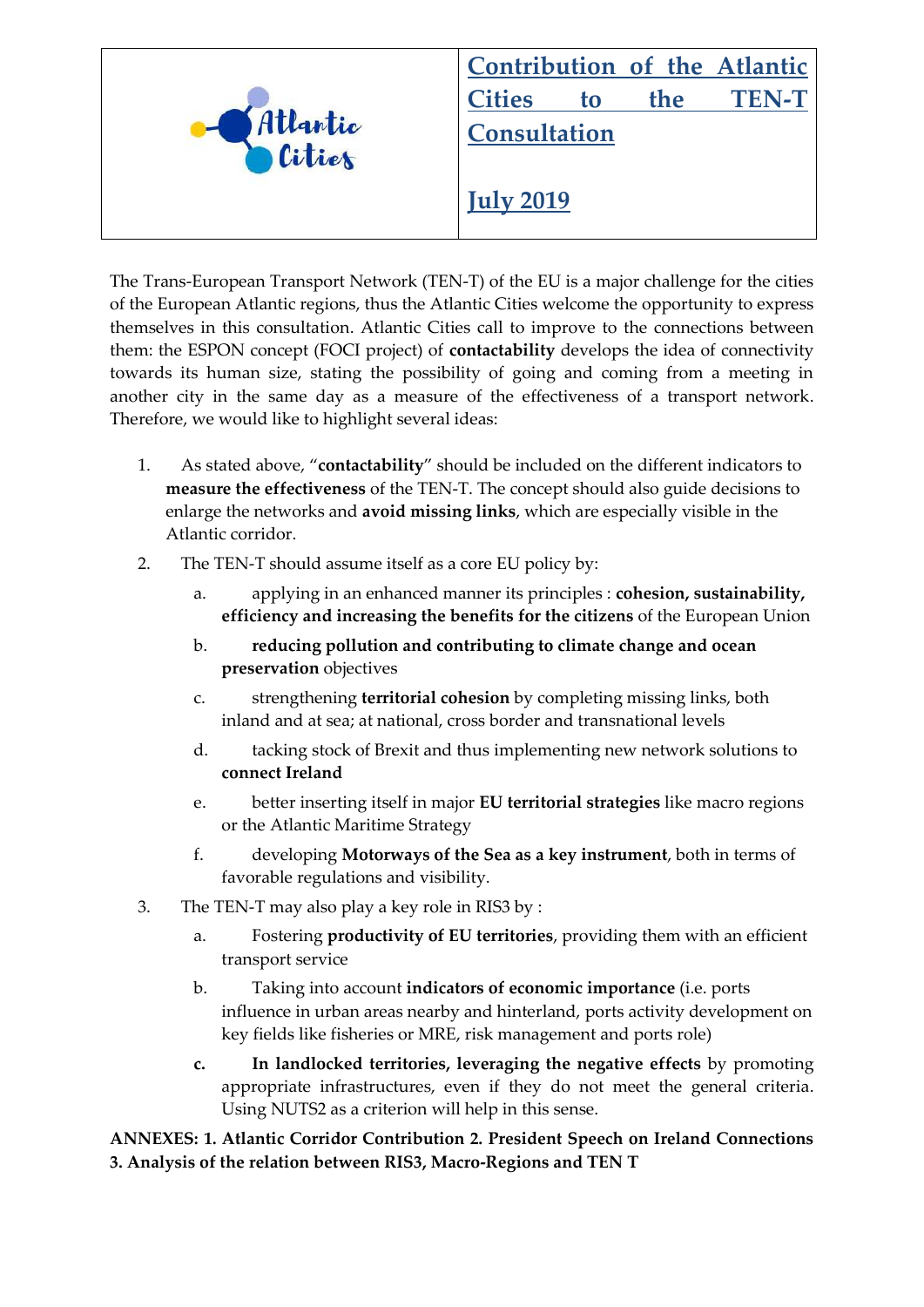

#### **« Atlantic Cities » and the European Atlantic corridor**

8 February 2019

**The EU's Trans-European Transport Network (TEN-T)** is a crucial topic for cities in the regions of Atlantic Europe. The issue of improving the accessibility of Atlantic cities is indeed a key question. The same goes for the connections between them: **connectivity**

The TEN-T 2023 review process is already on its way. It should be integrated into the process related to the **financing mechanism, the CEF, which also points out the main question regarding the corridors and their possible extension.**

The analysis and perspectives of the means of connection among the European Atlantic cities, between them and the interior of its territory, in the midst of many questions related to Brexit, lead to the "Atlantic Cities" network to renew its contribution to the European Authorities.

#### **For the creation of a true "Atlantic corridor"**



The map below shows the current TEN-T architecture and its 9 priority corridors, resulting from the 2013 revision. In yellow, the Atlantic corridor is identified.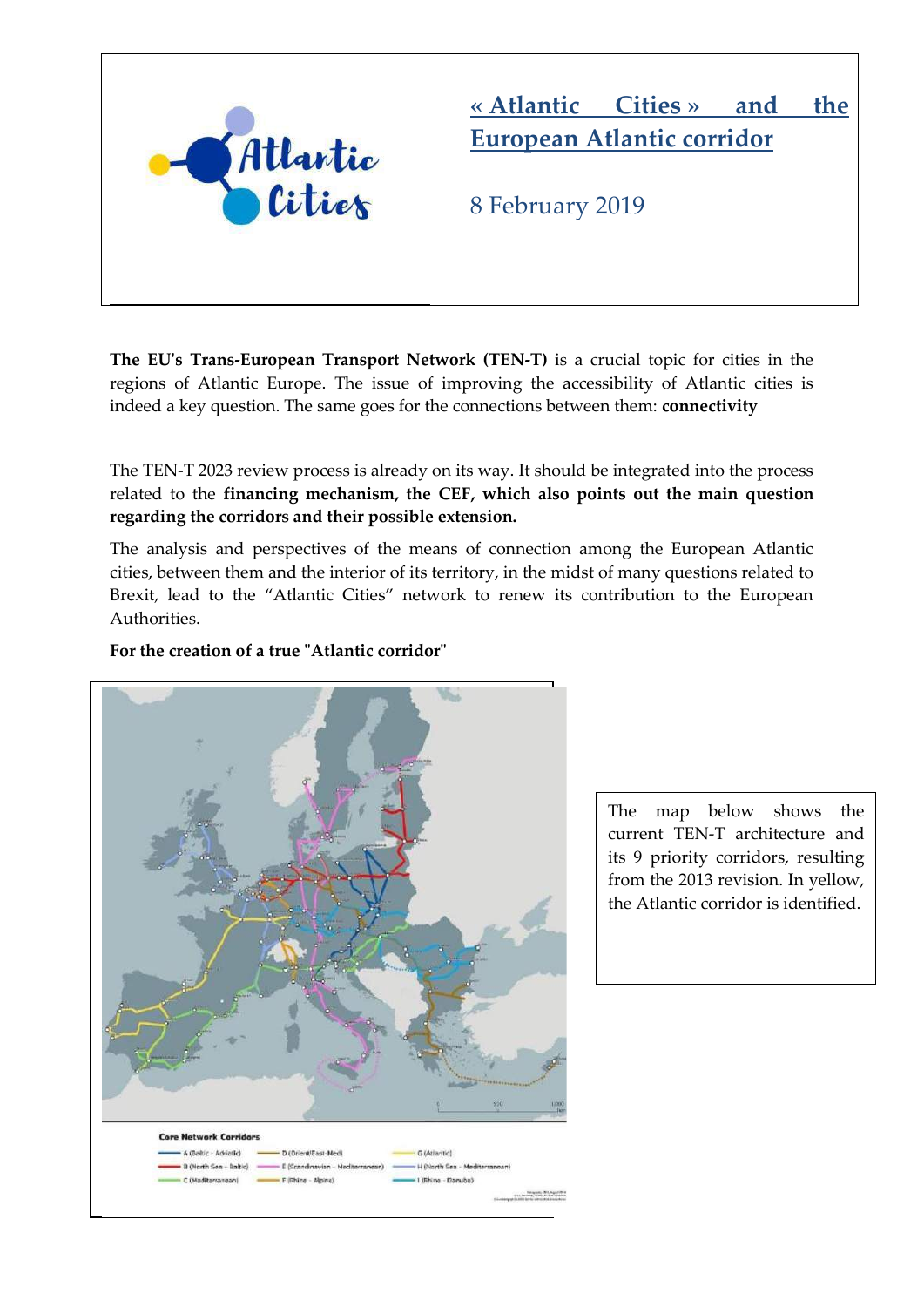

Considering a clear lack in the northern component of the current Atlantic Corridor, a proposal from the European Commission under discussion in Brussels, as part of the revision of the CEF, originally planned for 2021, but likely anticipated and adopted before the European elections of 2019, corrects the situation (map 2).

The "Atlantic Cities" welcome with satisfaction a positive evolution of the Atlantic corridor framework with a denser capillarity of the marine enclaves connected in their Spanish and Portuguese parts.

On the other hand, in order to guarantee optimal performance of the corridor, the Atlantic Cities would like to emphasize the importance of the following points:

**The treatment of the French component**, despite the proposed connection between Nantes and Saint-Nazaire, it is still an exception, leaving much of the Atlantic coast of the French West completely out of the way. No connection is planned across the coast between Nantes-Saint-Nazaire and Le Havre on the one hand and between Nantes-Saint-Nazaire and Bordeaux on the other.

The first objective is to promote a real extension of this corridor to Ireland through the ports of Brittany and Normandy. It would be the case of extending the Atlantic corridor to Nantes - Saint-Nazaire, then via Rennes, to improve the rail link, to the ports of Brest and Roscoff, then using the sea links to Ireland: to Cork, Limerick and Dublin. From Dublin and Rosslare, maritime connections would continue on this route to Cherbourg and Le Havre, to join the final component of the Atlantic corridor (towards Paris, Luxembourg and Frankfurt).

In addition, given the real improvements of the railway line, the Grand National Harbor of La Rochelle should be connected to the corridor via Poitiers and Niort (towards Paris, Lyon and Italy) offering an alternative to the Mediterranean axis for the entire Atlantic coast.

The inclusion of this circuit to the current corridor would offer Ireland, in addition to a planned connection with the North Sea, a second shorter and more direct sea route to the heart of Europe. Tomorrow, the Irish Sea and the entrance to the English Channel could be an important trans-border maritime area.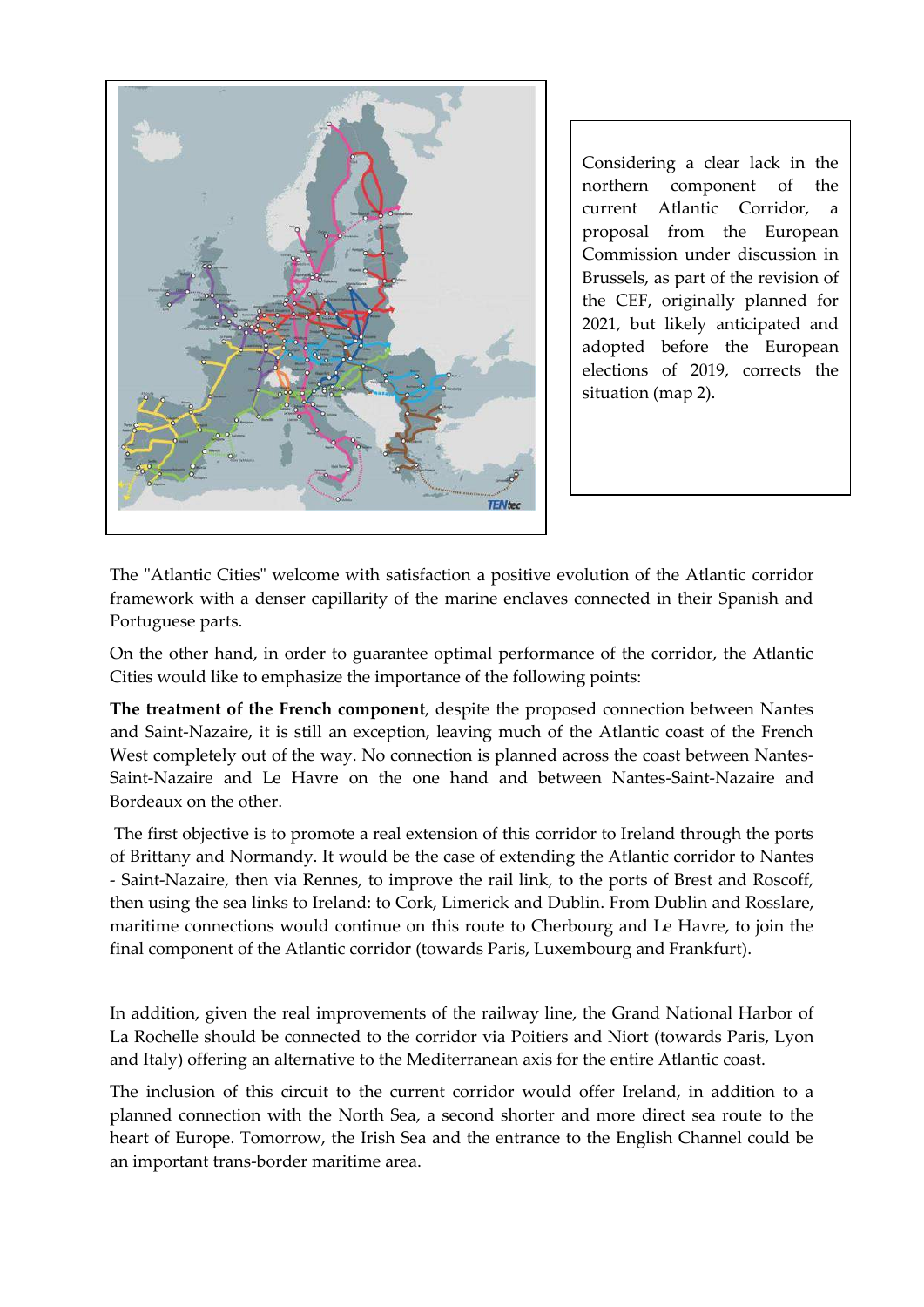**The treatment of the Spain - Portugal** component should also be planned in terms of capillarity and efficiency. For example, the Atlantic Corridor should consider the port of Santander as part of the central corridor. This inclusion also ensures new connections to Ireland and smoother traffic in northern Spain.

Likewise, the Atlantic Cities invite the European Commission and the Member States to reflect on the incentives to strengthen the rail network along the Atlantic Corridor, especially between Bilbao and A Coruña.

Finally, the Atlantic corridor should include a section between Vigo and Porto that can guarantee traffic between A Coruña and Lisbon; the lack of connection creates an artificial border between Galicia and northern Portugal.



#### **A European perspective:**

Reflections on these marine components of the corridors do not exclude Atlantic cities from attention to the terrestrial connection projects that form part of their extensions. We can thus mention the Center-Europe-Atlantic Railway (VFCEA) under development or, in the longer term, the ALTRO project, which aims to improve the connections between the Atlantic part of France and the region of Lyon; with the extensions of the west side to the region of Nantes and Brittany to the north, and to the New Aquitaine and the Spanish and Portuguese Atlantic regions to the south.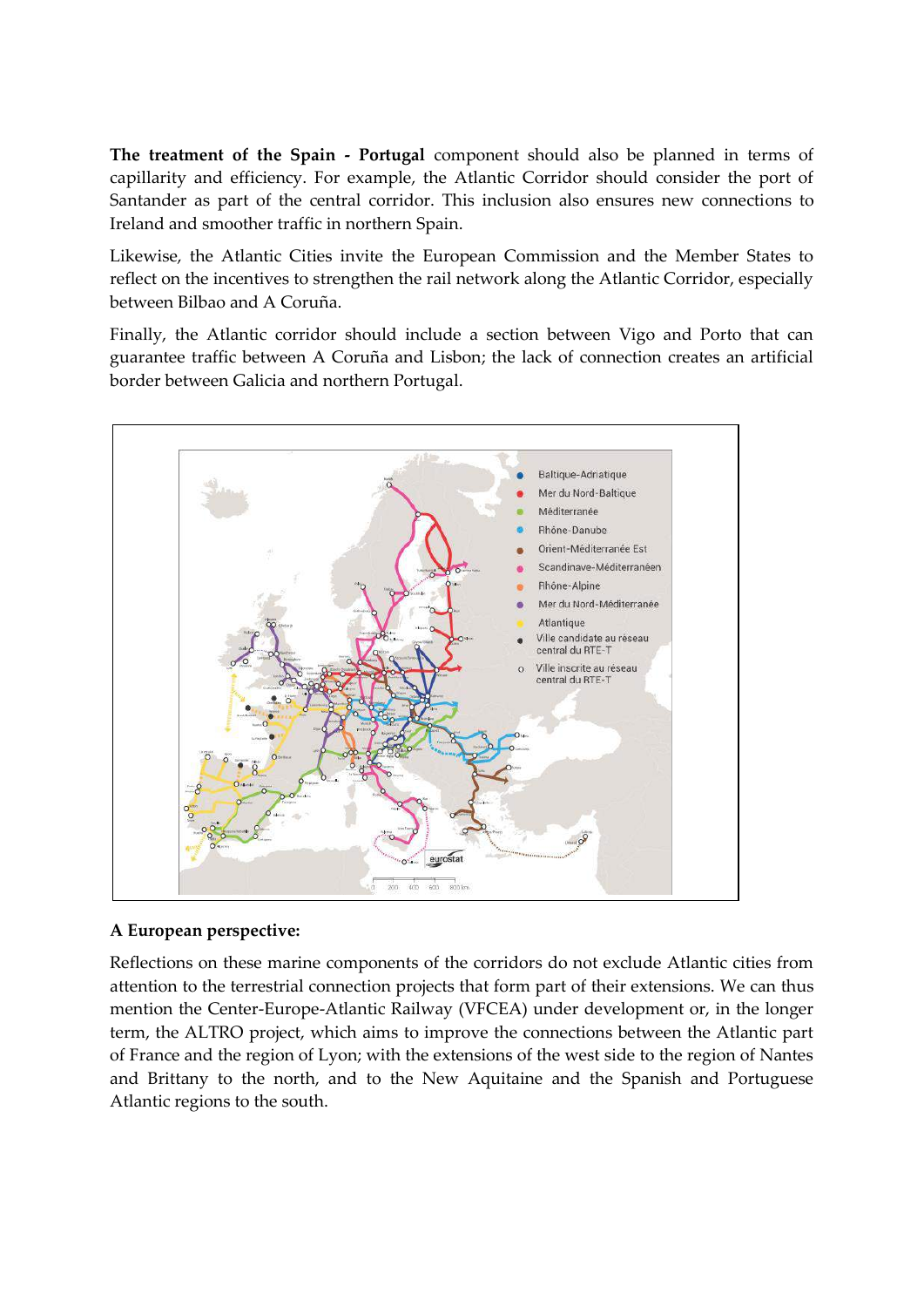In addition, the Atlantic Cities work with other European networks (Medicities, Adriatic and Ionian Cities, Iberian Transfrontier Network) on the "Cities for Cooperation" platform and cooperate with Atlantic networks: the Atlantic Arc Commission of the CPMR and the Transnational Atlantic Network of Councils Economic and Social.

It should be noted that this approach is converging with that of the CPMR, which calls for Ireland's link to the Atlantic Corridor and the strengthening of all existing maritime links with Ireland.

Atlantic cities also support, with the CPMR, the establishment of a European support mechanism for shipping lines and ports, considering the investments that concern them as cross-border projects.

These "Atlantic Cities" proposals converge with the will of the European Union, through the constant improvement of the TEN-T and its logic of contributing to the objectives of economic, social and territorial cohesion. The definition of European corridors should reflect the European Union's commitments in the fight against climate change, the defense of sustainable development or the need for adapted intermodality.

The "Atlantic Cities" wish to emphasize the European Parliament's decisive role in recognizing a true Atlantic corridor of the TEN-T core network. The decisions adopted by the European Parliament, that of 12 December on the post-2020 CEF and that of 11 January concerning the revision of the North Sea-Mediterranean corridor in the case of Brexit, an emergency provision for 2019-2020, represent real progress. Therefore, we need to support our national governments and the European Council in the process of negotiations which is taking place.

Finally, it is important to highlight that the improvement of the communication lines, both terrestrial and maritime throughout the European Atlantic coast, is an essential objective for the Atlantic Maritime Strategy to truly materialize.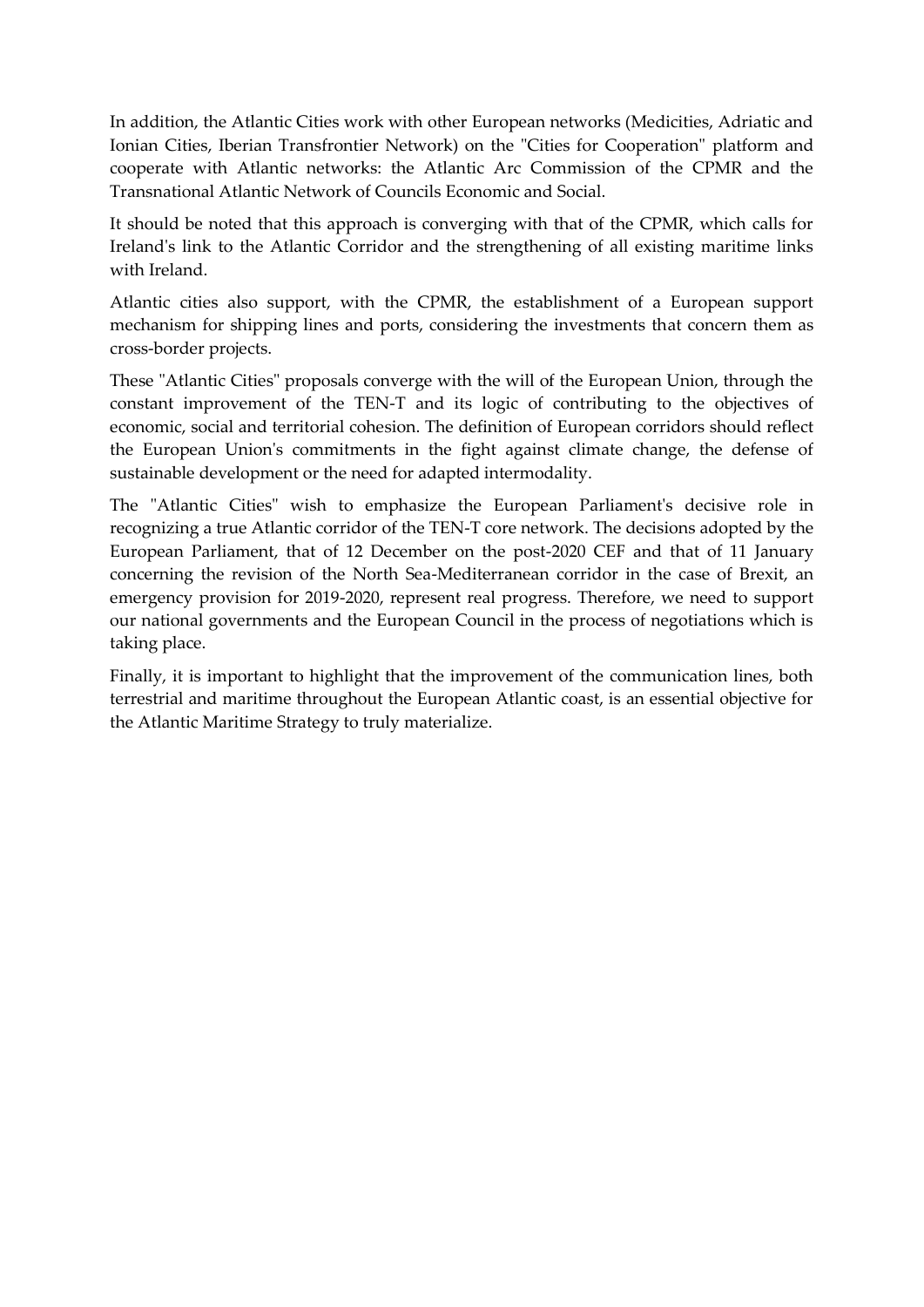#### **Speech from the President of Atlantic Cities in the seminar: « Ireland's European Connectivity – Ports and maritime links in the Atlantic Sea basin »**

#### **16-17 April, Dublin**

Atlantic Cities – Ocean and Blue Growth Commission

Dear Prof. Secchi, dear European Commission

I'd like to thank you for the invitation so as to take part today in this key seminar.

"Atlantic cities" is a network of the local authorities of the European Atlantic Arc as mentioned in its previous name (Conference of Atlantic Arc Cities).

The network has two main missions: defend the public interest of Atlantic local authorities before the European institutions and create shared actions, for instance, European projects in various themes: cultural links, innovation, metropolitan functions, etc... Members meet several times all over the year.

Concerning Maritime affairs, several joint actions must be highlighted:

First, there is a dedicated "Ocean and Blue Growth "Committee of "Atlantic Cities" in order to promote:

- the role of cities in terms of sustainable territorial development and blue growth and the connexion of ports between them and with the hinterland
- the economic, innovative and social stakes represented by the Sea for maritime cities and the hinterland
- the synergies between public, research organisations ad companies to favour multi-level governances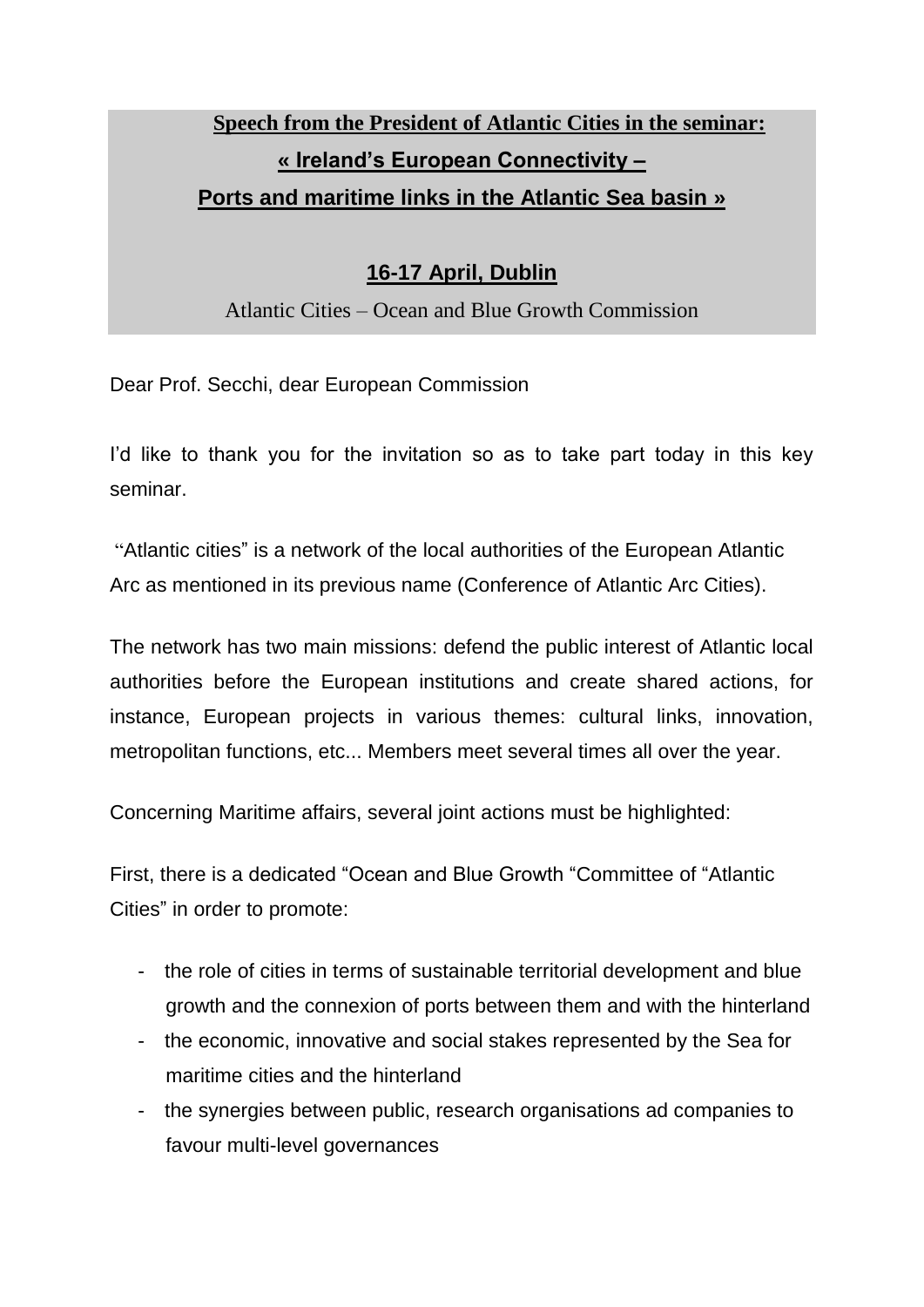Several projects of the network deal with maritime issues, like She for Sea, promoting the role of women on Maritime Affairs or AYCH Ocean, working with youth on prototypes to reduce plastic pollution.

As from its creation, Atlantic Cities have been developing several studies on the role and challenges around port cities, and a new proposal is currently being developed. The  $1<sup>st</sup>$  president of the "ports" committee was the city of Cork, whereas today the Blue Growth Commission is leaded by Brest Metropole.

Do you see the connection?

Since 2009, "Atlantic Cities" has been very active during the preparation and support to the EU Atlantic Strategy, whose priority 3 is dedicated to improve accessibility and connectivity. Both topics are key issues for the regions of Atlantic Europe and Atlantic cities consider t**he EU Trans-European Transport Network (TEN-T)** as a fundamental challenge.

In this field, "Atlantic Cities" propose to promote a real extension of the Atlantic corridor to Ireland through some ports of the Atlantic Arc. Considering the current context related to Brexit negotiations (an issue not surprisingly closely followed by Atlantic Cities), the inclusion of this circuit to the current corridor would have offered to Ireland - in addition to a planned connection with the North Sea - a second shorter and more direct sea route towards the heart of Europe. Tomorrow, the Irish Sea and the entrance of the English Channel could be an important trans-borders maritime area.

Western Brittany (hosting the ports of Brest and Roscoff) is the closest point of continental Europe from Ireland (with existing or planned links in the fields of maritime transport, energy underwater cable, maritime port cities regeneration…). Other Atlantic ports offer reliable connections, such as Cherbourg, La Rochelle, Nantes – Saint-Nazaire in western France, Porto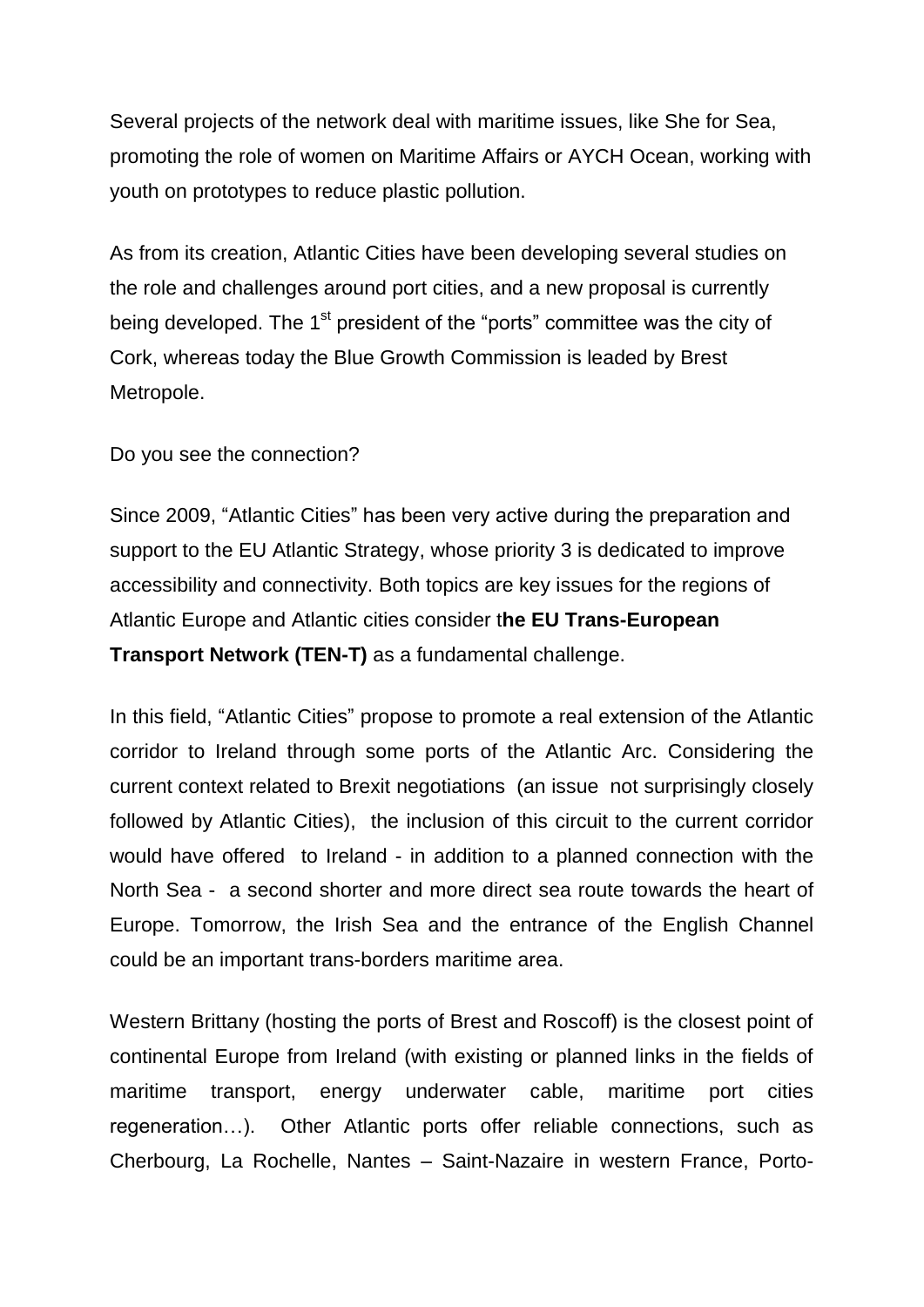Leixoes-Viana in Portugal and Santander or A Coruna in Spain. This claim was recognized by the European Parliament, but further to the negotiations with the Council, some of these cities have not been selected to join this proposed extension of the Atlantic corridor.

Atlantic Cities will continue to participate to future discussions in this field. The network will contribute to next consultations and negotiations related to the future of the TEN-T and requests for integration of some ports in the core network.

It can be underlined that three Atlantic cites will welcome European Maritime Days: Lisbon in May, Cork in 2020 and Brest in 2023. Atlantic Cities proposes to organise a dedicated workshop on TENT-T for the Cork edition.

#### **Conclusions**:

-Atlantic Cities have been working together since 2000 and port development and connectivity are major issues for them

- Atlantic Cities have the experience and the knowledge to support the development of the TEN-T

- Atlantic Cities propose a new definition of the Atlantic Corridor consistent with economic, geographic and cultural links among them. A proposal that favours maritime security and safety and sustainable, multimodal transport

- Atlantic Cities propose to take the opportunity of the next maritime day in Cork to go further in the analysis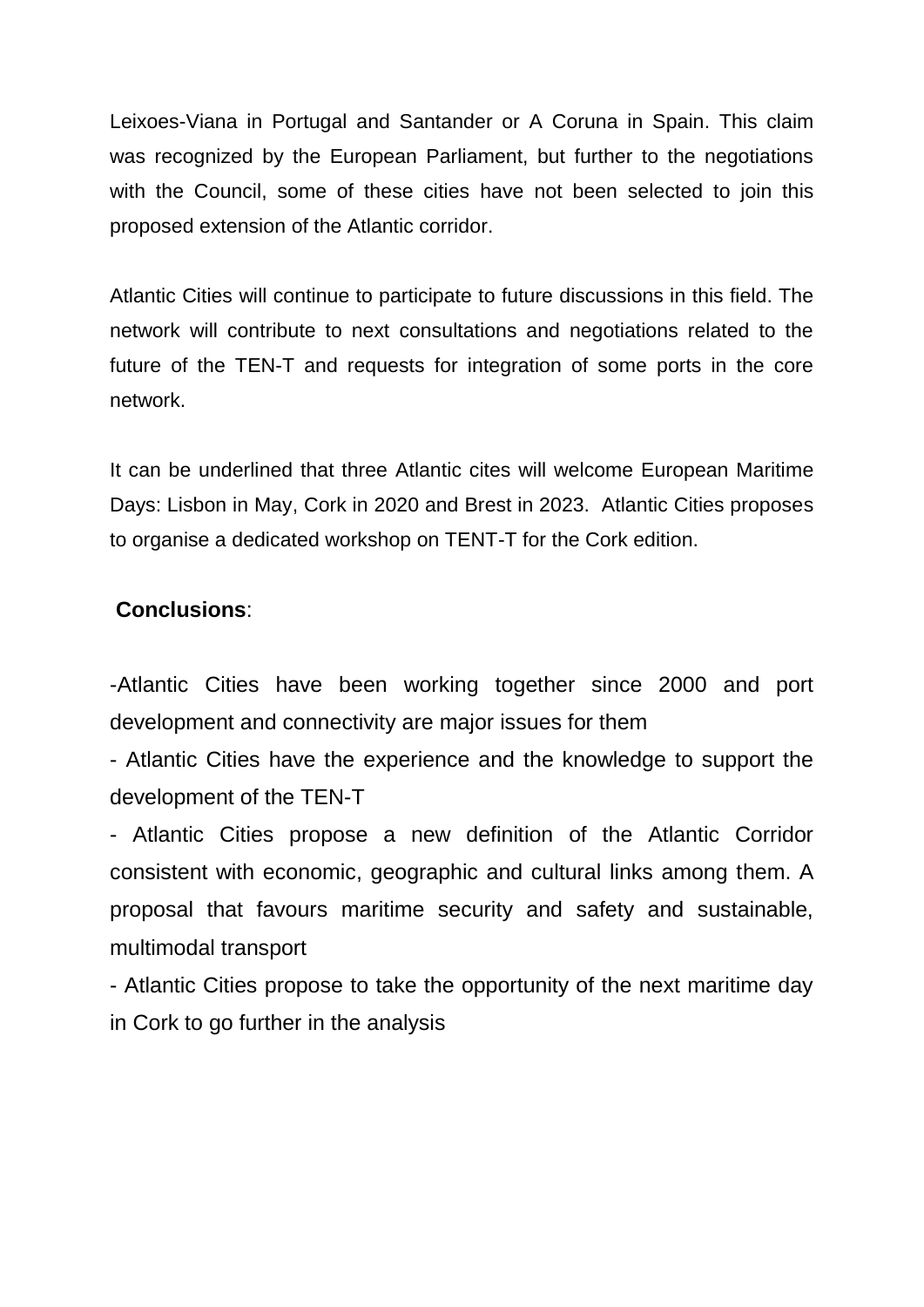



**A strategy for the European Territories Committee of the Regions July 8th 2019** Tamara Espiñeira Secretary-General @TamaraEspineira @arcatl

# Atlantic

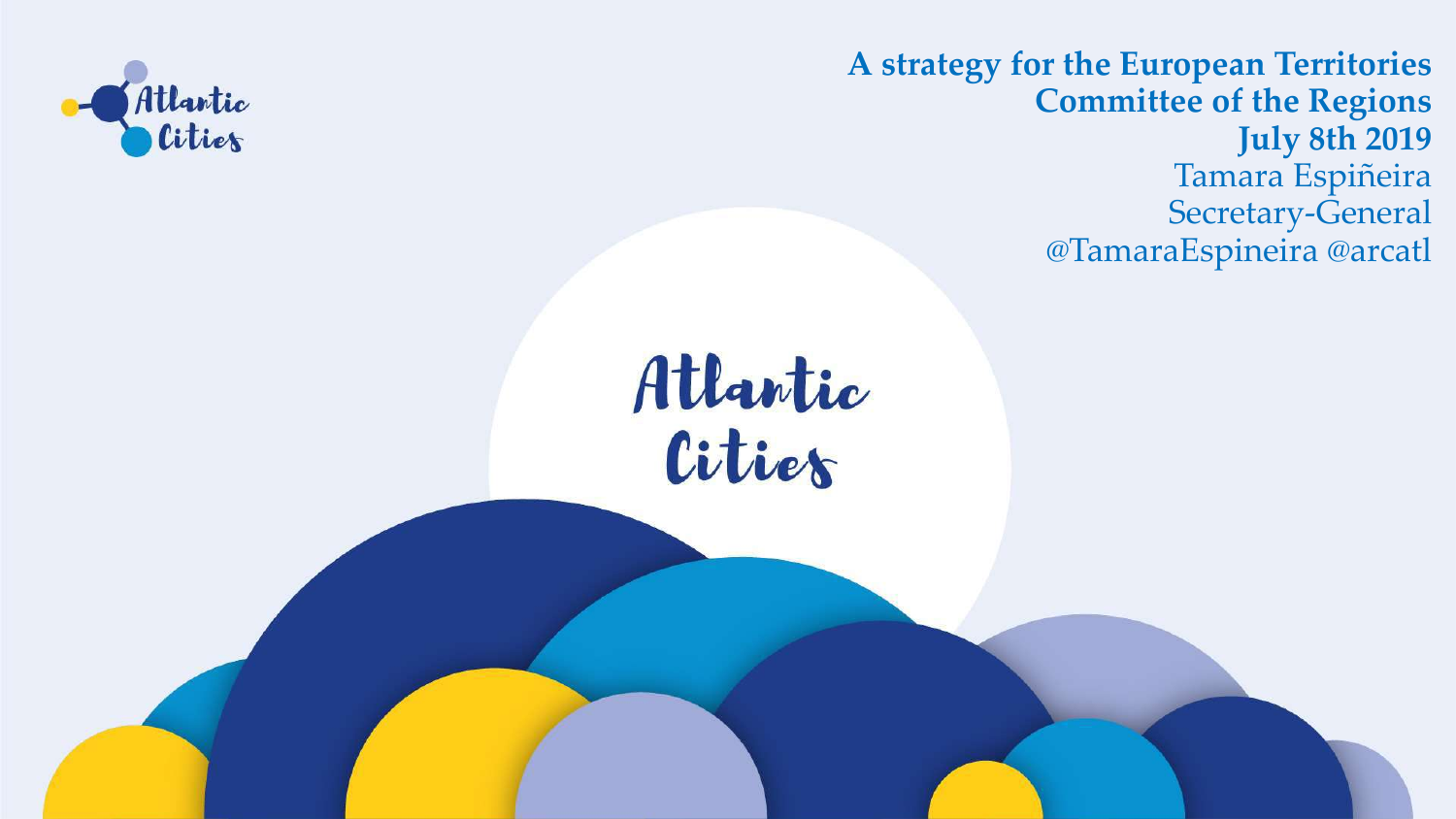The only network of local authorities in the Atlantic Arc Composed by diverse local authorities Founding member of C4C ("Cities for Cooperation"), a platform composed of Iberian, Atlantic, Mediterranean and Adriatic-Ionian cities.

A resource center for policy positions and EU projects A reference for the European institutions, registered in several expert groups

Organizer of the "Atlantic City of the year Contest"

- 
- 
- 
- 
- 





### **The Atlantic Cities' network**

The **Atlantic Cities** is an association that represents the local governments of the Atlantic Arc since July 7<sup>th</sup> 2000. It is: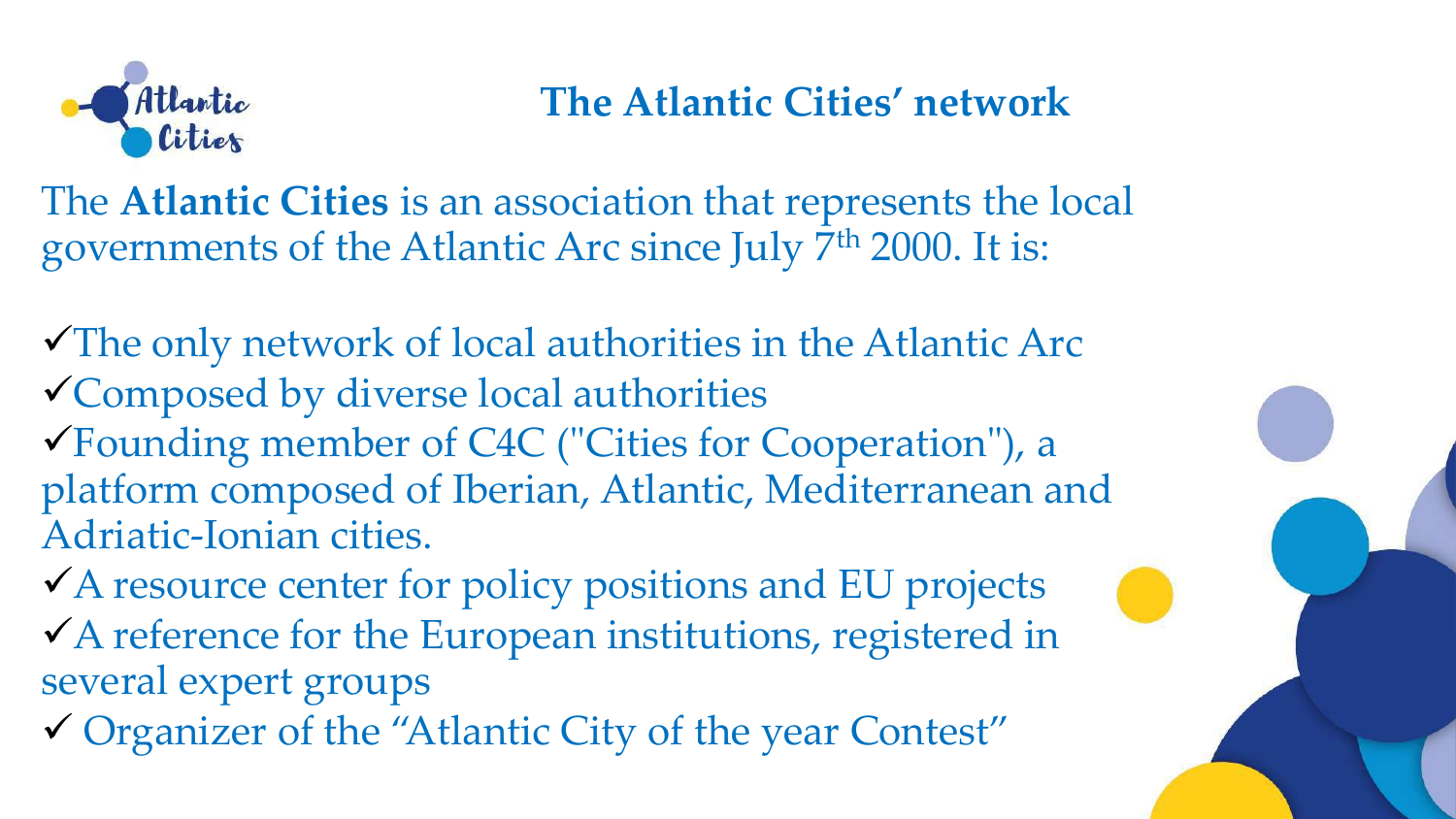In February, the **Atlantic Cities** Executive Bureau adopted its position on the Atlantic Corridor (TEN-T) and a declaration in favor of the Atlantic macro-region. This is not a coincidence, as : The "macro-region" idea is struggling to reach the member states

The argument for moving from a maritime strategy to a macro-region seems incomplete It is necessary to build on the *acquis*, on concrete *work in* 

*progress*

The mobilization must therefore go through a unifying **flagship project**





# **Territorial Cooperation: Thinking out of the box**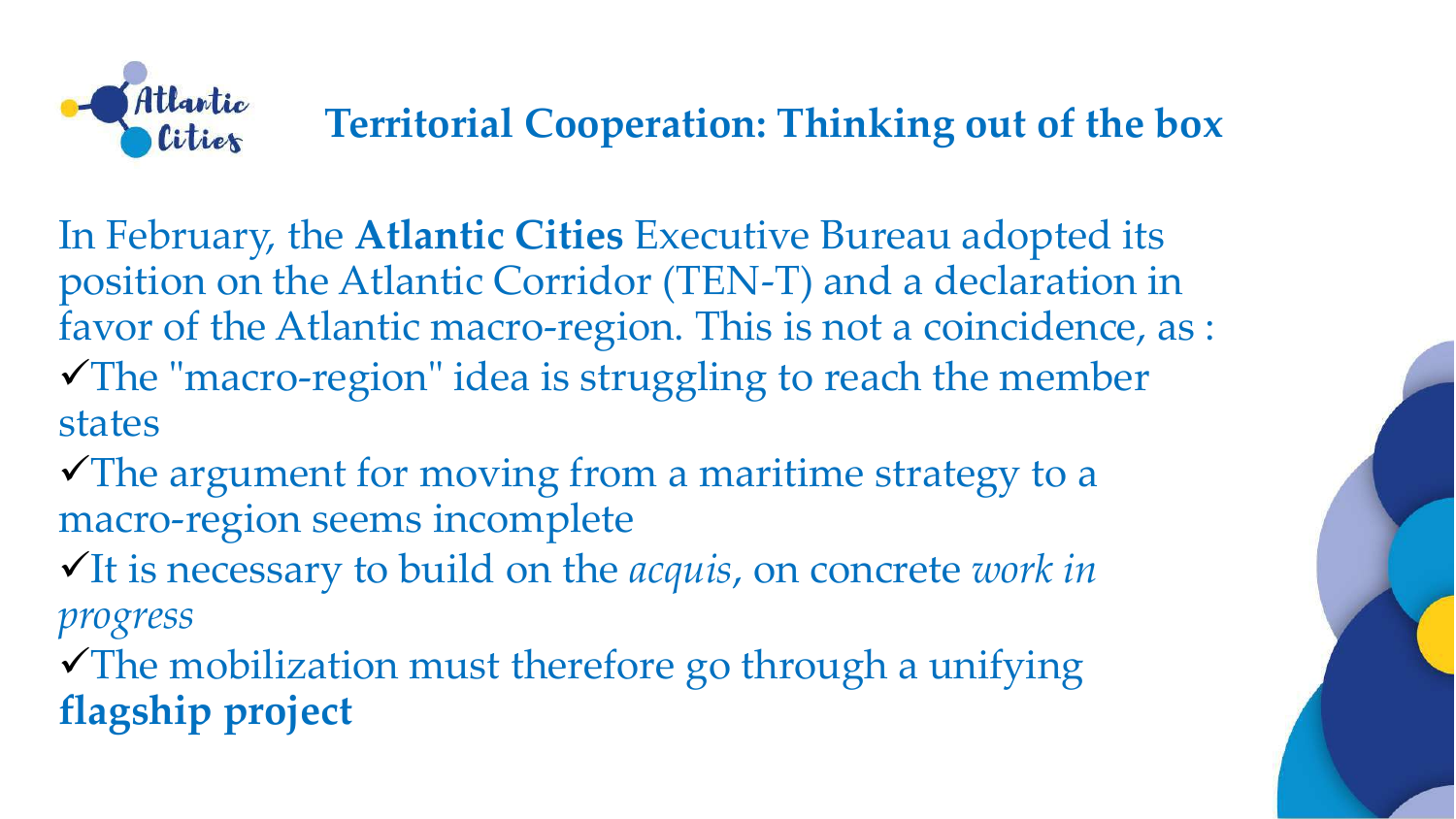

Need for an Atlantic territorial plan with a better consideration of: the objectives of **territorial cohesion** and the balanced development of the EU: integrated approach, recognition of *peninsularity* situations, better distribution of funding. functions of **European importance**: flagship projects that benefit the whole continent to facilitate ownership of Member States and Board approval in a Brexit context. **qualitative and not exclusively quantitative** criteria: from social cohesion to better communication with citizenship from understandable projects.

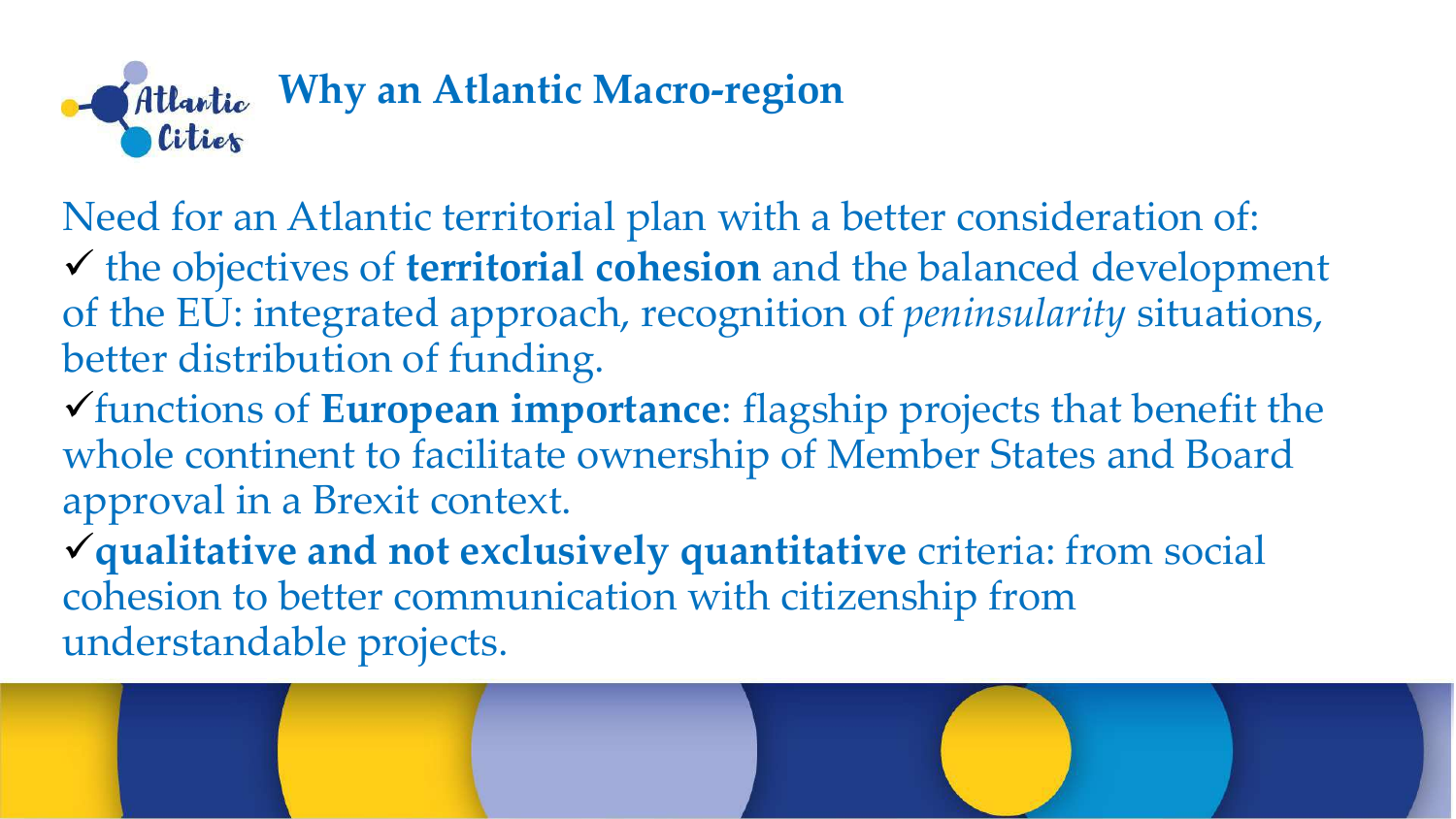**How do we obtain an Atlantic Macro-region?** 



# Atlantic Citier

Supporting the reflection on the **integrated territorial approach**

- Enlarging the RIS3 approach to transnational areas Starting from existing cooperation in the territory Examining other cross-cutting, Atlantic or contiguous projects
- Declining the different dimensions of flagship projects

Using the concept of **corridor** as a key element of political positioning Baltic: Maritime Corridor Danube: River Corridor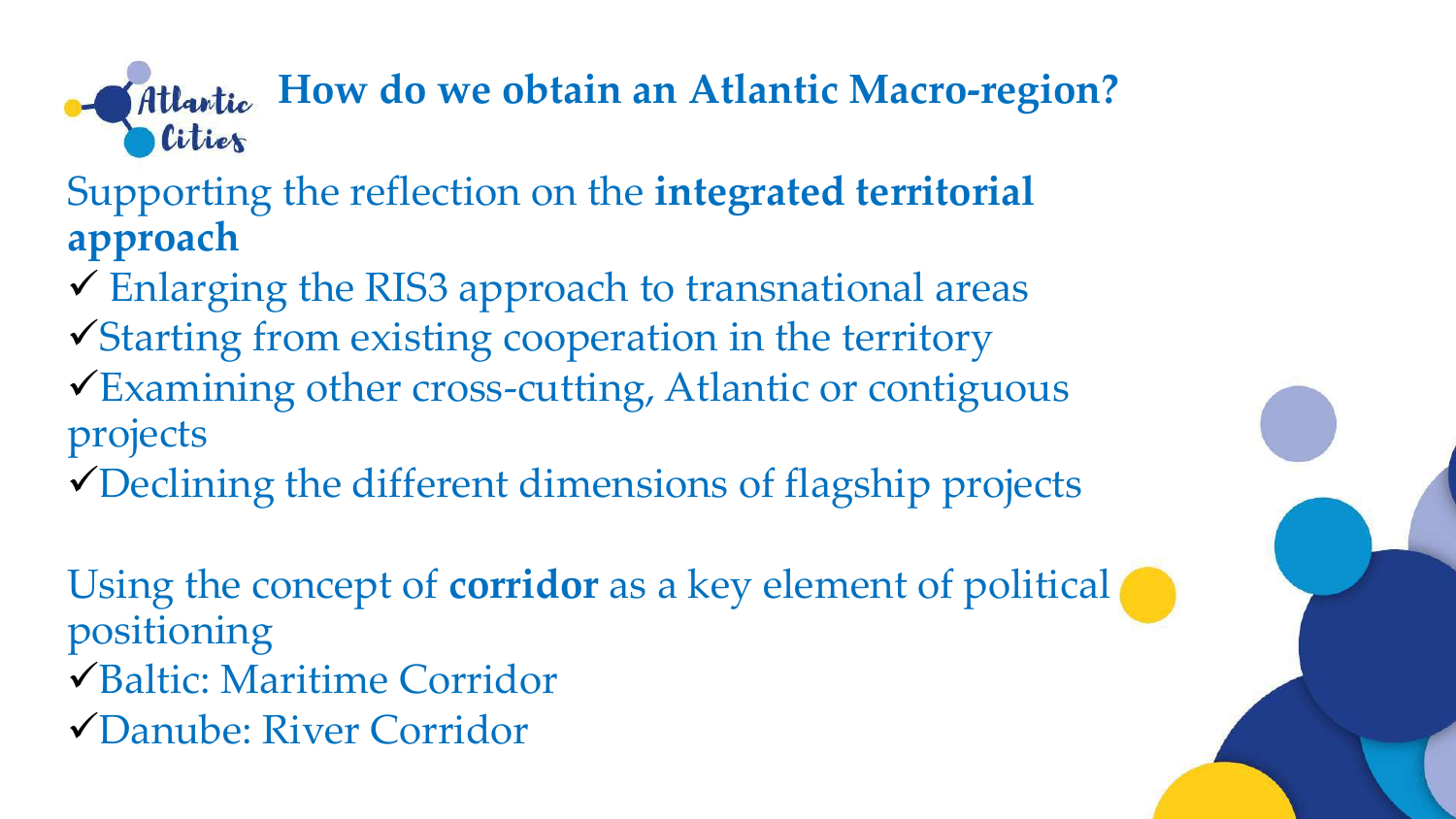

**Can we reach an Atlantic RIS3 ?** 

# **RIS3 Objectives:**

Improve the innovation process, Focus investment and create synergies, Enhance governance and stakeholders involvement Respond to economic and societal challenges, Develop and implement strategies for economic transformation, Strengthen regional attractiveness for international investors.



- 
- 
- 
- 
- 
- - •**Does it ring a transnational bell?**

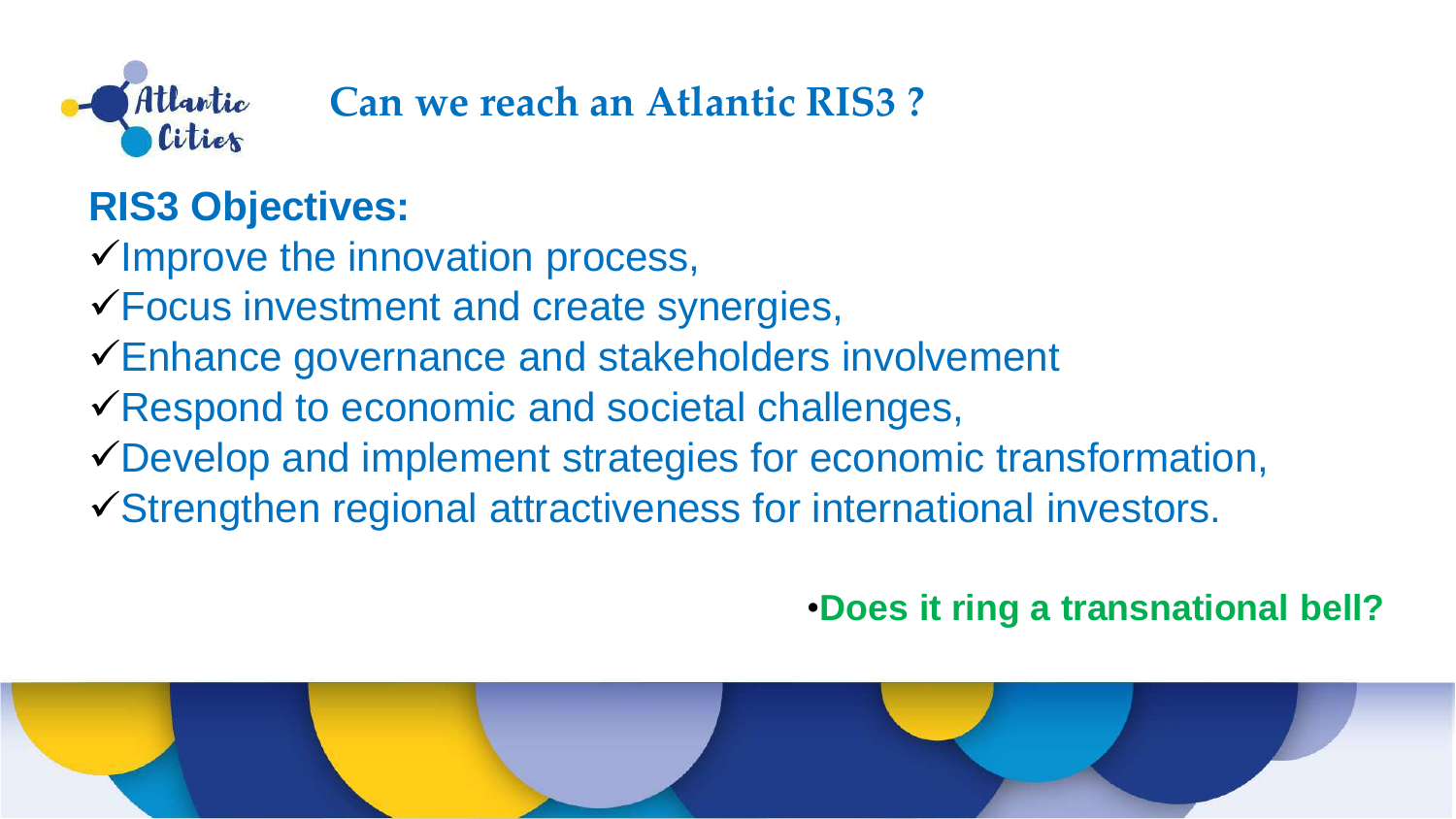# **Can we reach an Atlantic RIS3 ? Project compatibility**

- 
- 
- 
- 
- 



**Atlantic Corridor Objectives:** Improve the economic process, Focus investment and create synergies between flows, Enhance governance and stakeholders involvement Respond to economic and societal challenges, Develop and implement strategies for economic transformation, Strengthen regional attractiveness for international investors.

*\*Footnote: innovation relies on productivity gains, i.e. a more efficient*



*transport system*

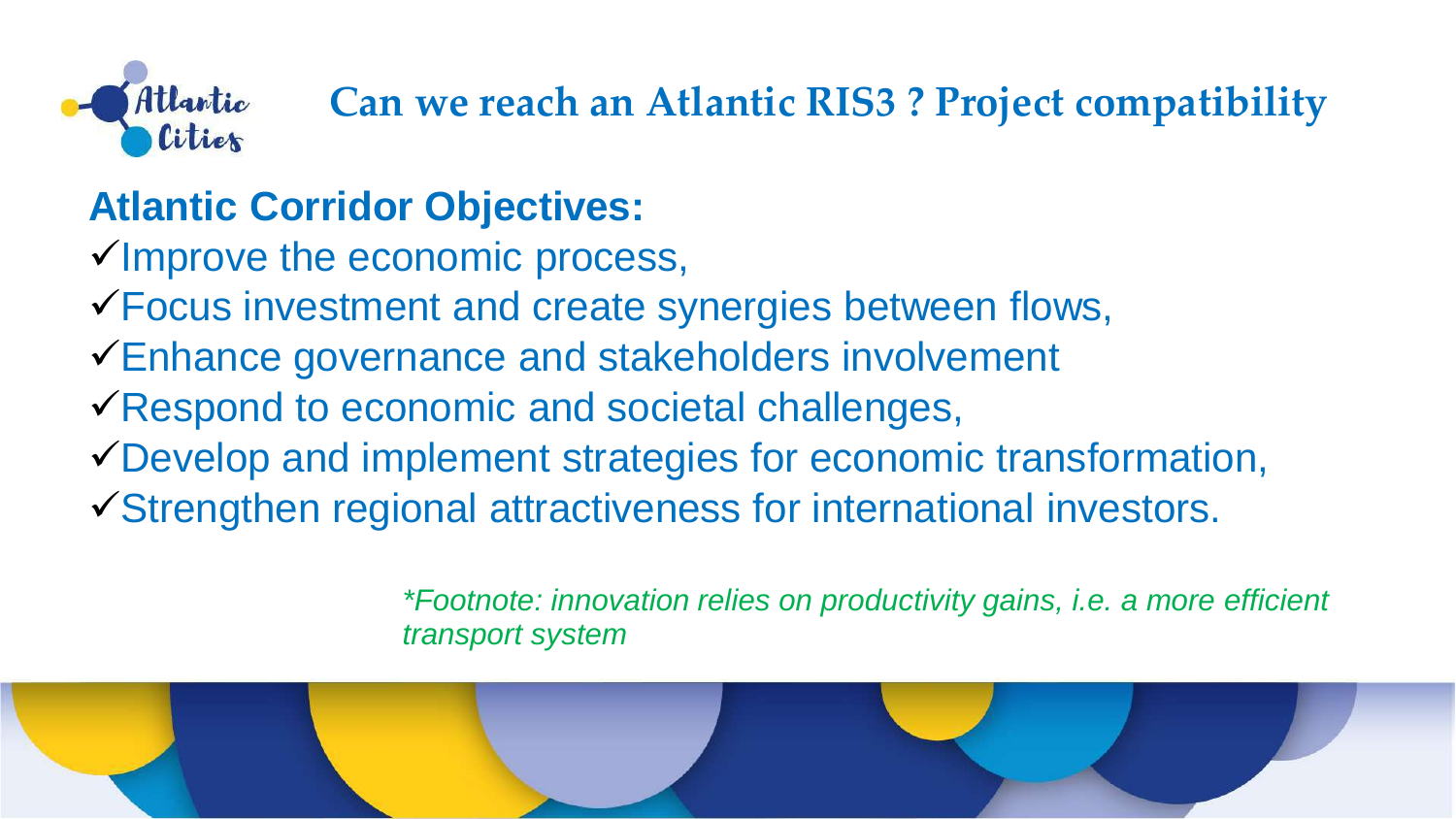

# **TEN-T 2023/2021: How to improve the accessibility and connectivity of our Atlantic cities?**



Today, there is a clear deficit in the TEN-T architecture on the Atlantic seaboard of the EU:

Leaded by the presidency and Brest Metropole (Ocean Commission) the Atlantic Cities network continues the action for a **full extension of the Atlantic corridor** and a better integration of its ports to the central network. In the context of Brexit, the Atlantic Cities claim stronger links with Ireland



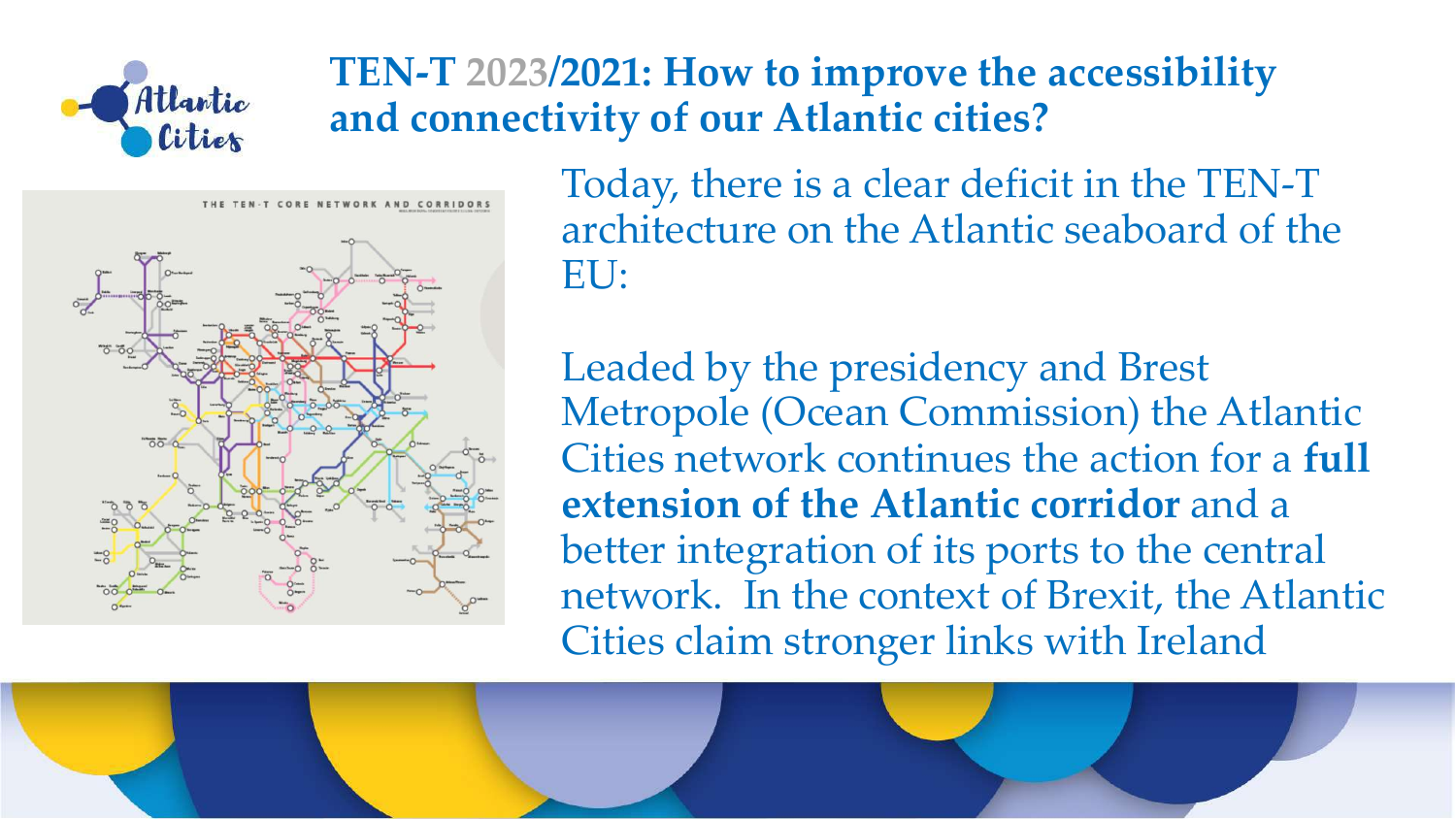The objective is to **promote a real extension of this corridor to Ireland**, via the adapted ports of Brittany, Normandy and Pays de la Loire. Other Atlantic ports offer **reliable connections**, such as Cherbourg, La Rochelle in France; Porto-Leixoes-Viana in Portugal and Santander, Vigo or A Coruña in Spain Tomorrow, the Celtic Sea and the entrance to the Channel may be a **major cross-border maritime area**. These additions to the existing corridor would provide Ireland, in addition to a **planned link to the North Sea**, a **shorter and more direct route** to the heart of Europe





**TEN-T 2023/2021: How to improve the accessibility and connectivity of our Atlantic cities?**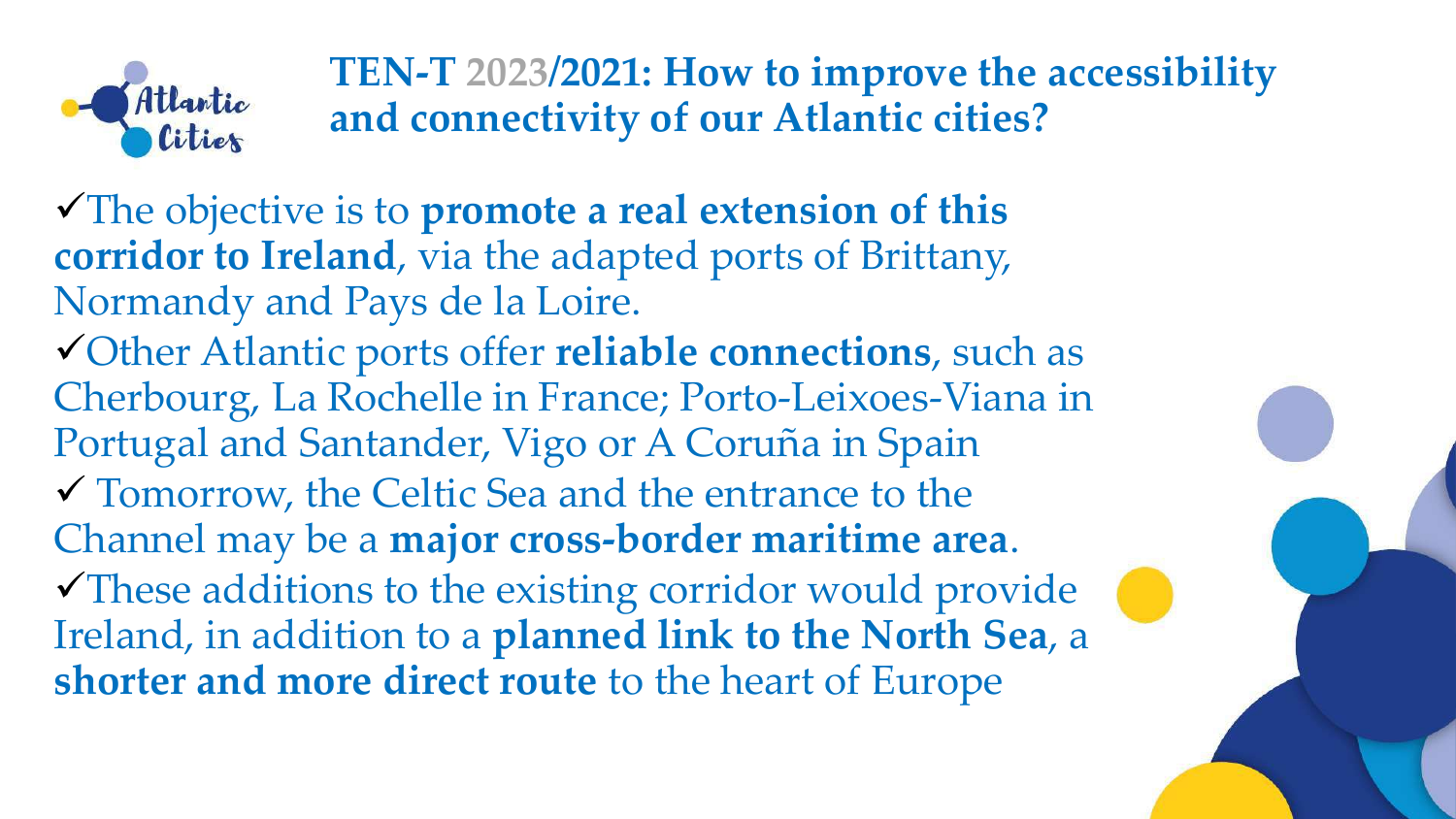#### Révision MIE 2020 **Révision RTE-T 2021**

### Situation actuelle (mars 2019)

Proposition adoptée dans le cadre du trilogue institutionnel (Commission européenne - Conseil européen-Parlement européen) en mars 2019

En jaune le corridor atlantique, avec désormais un branchement de Nantes/ Saint-Nazaire

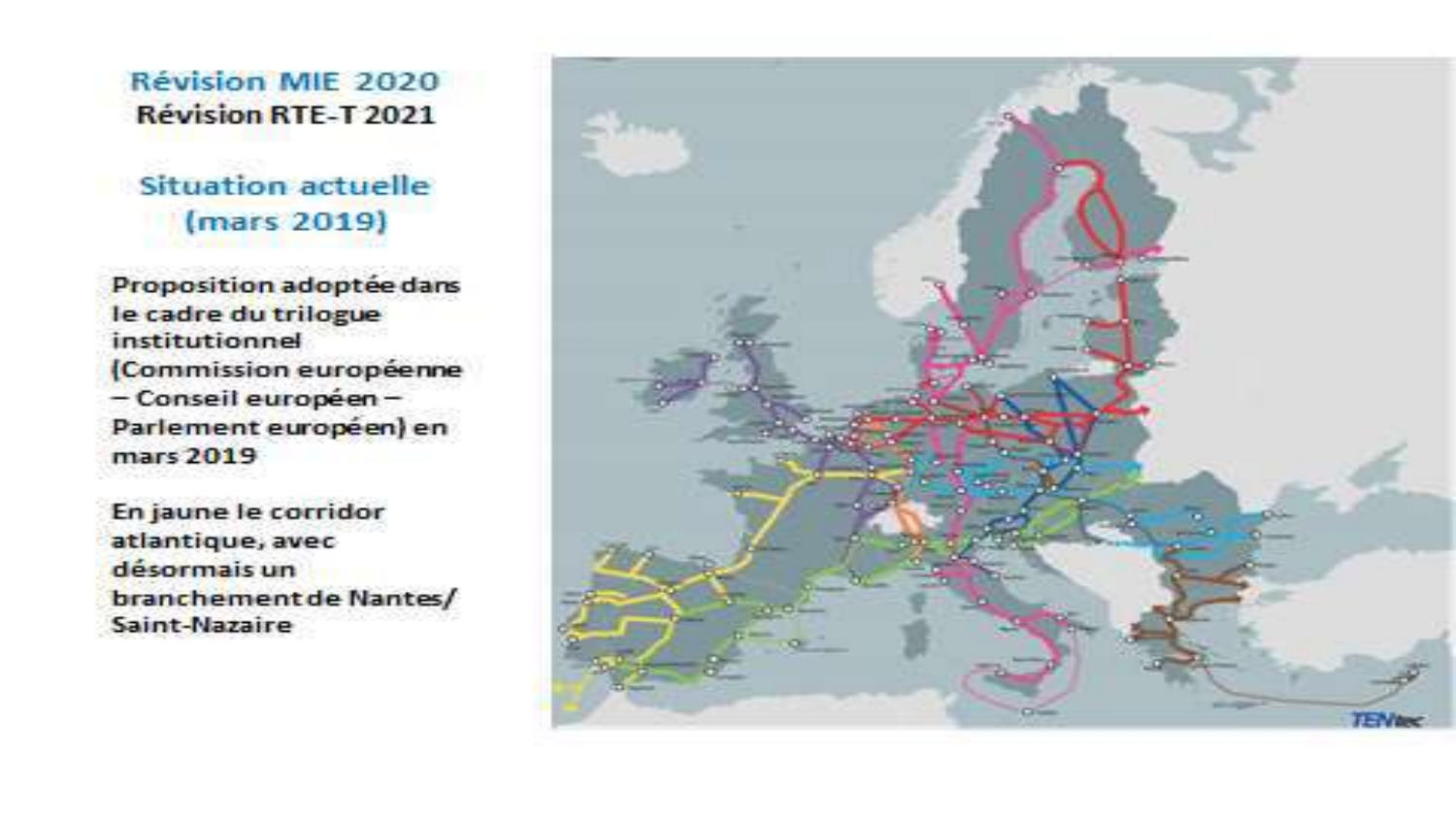

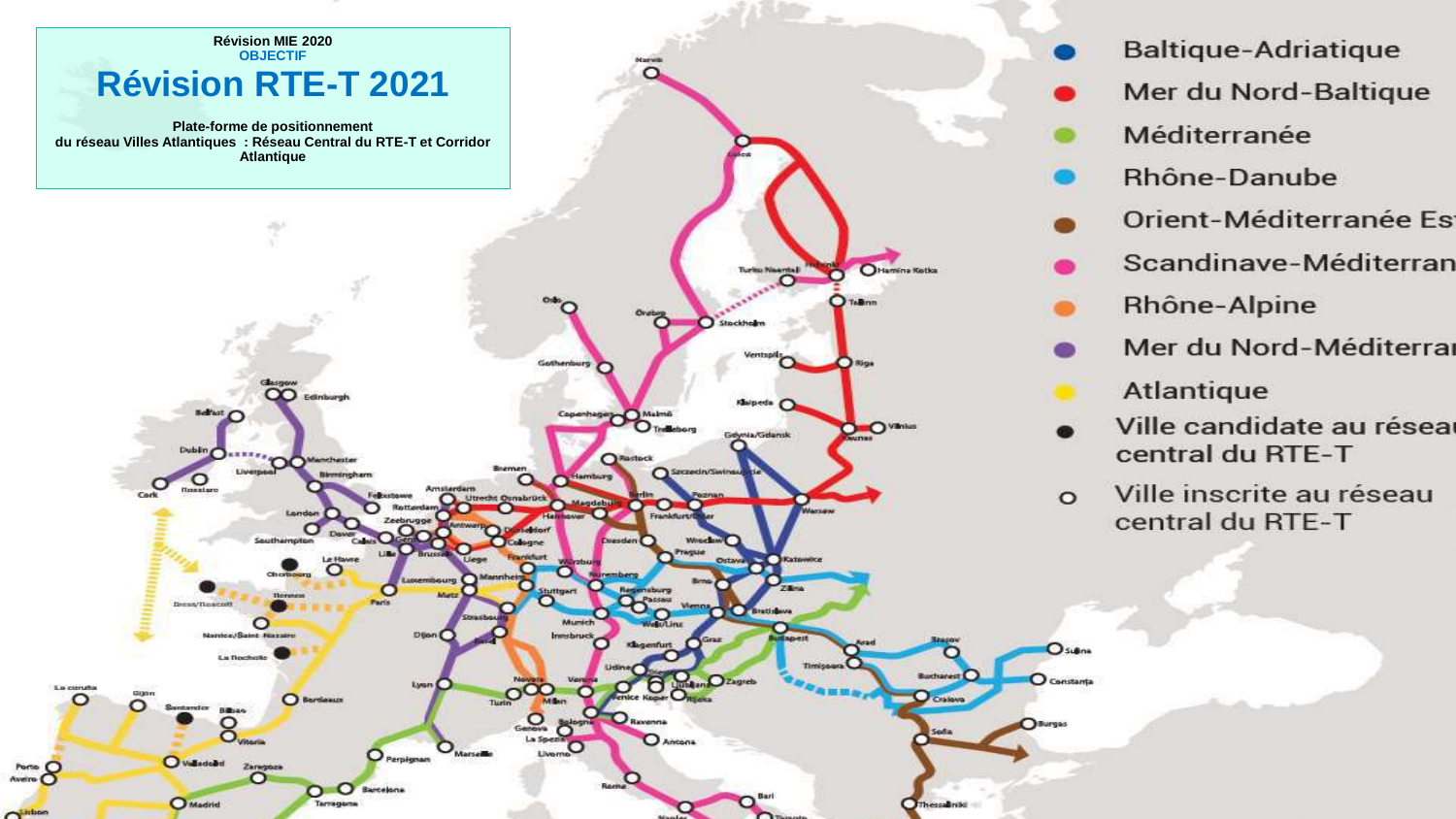# **Portrait of an Atlantic flagship project : The Atlantic**

- 
- 
- 





**Corridor**

**1.Territorial Cohesion** : The corridor influences both the maritime economy and territorial development **2.Multi-fund approach** : CEF is compatible with the ERDF. Other combinations (LIFE, H2020) are also possible. **3.Social cohesion and citizens' awareness**: High positive impact of the corridor and an understandable concept

- 4.The corridor is **consistent** with the economic, geographical and cultural **challenges** of the Atlantic territory. It can be a real lever for negotiation.
- 5. The Atlantic Corridor is a transnational project with **European impact.**
- 6. **Once the project is clear**, the instrument comes naturally!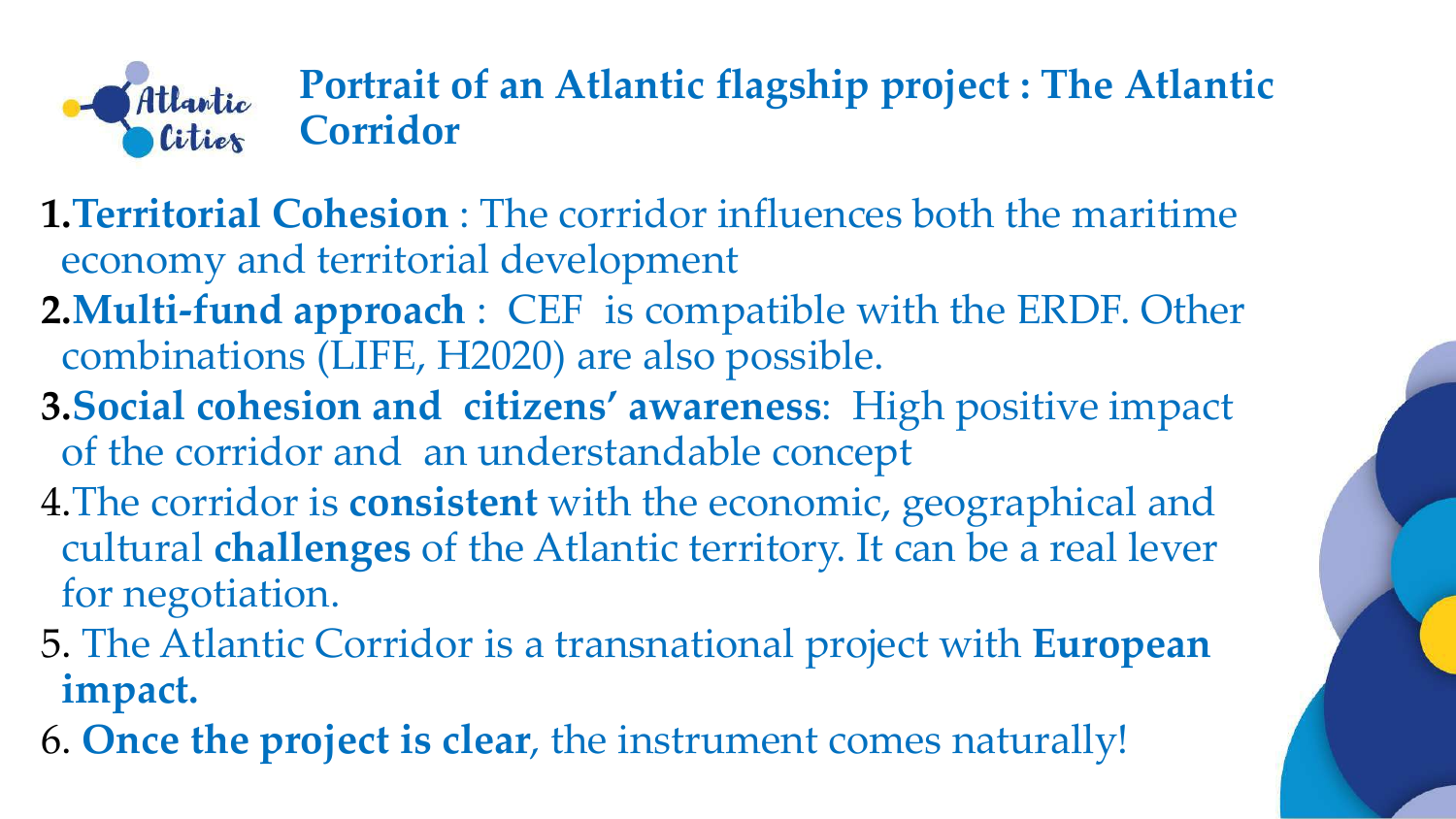



### **Lisbon (2019) Cork (2020) Brest (2023)**

After Poole (2017) and Lisbon this year, two other Atlantic cities were selected to host the event: Cork in 2020 and Brest in 2023 **The Lisbon EMD:** 

\*\* To maintain a "blue line" between our Atlantic cities around our cooperation and common priority actions during EMD's \*\* Examples: Accessibility (TEN-T), Maritime safety, blue economy, Renewable Marine Energy, nautism,



On 16 & 17 May 2019 Brest and Viana do Castelo had a booth at the exhibition and Cork announced its next event.

# **A proposal:**

# **The Atlantic Coast and the EMD**